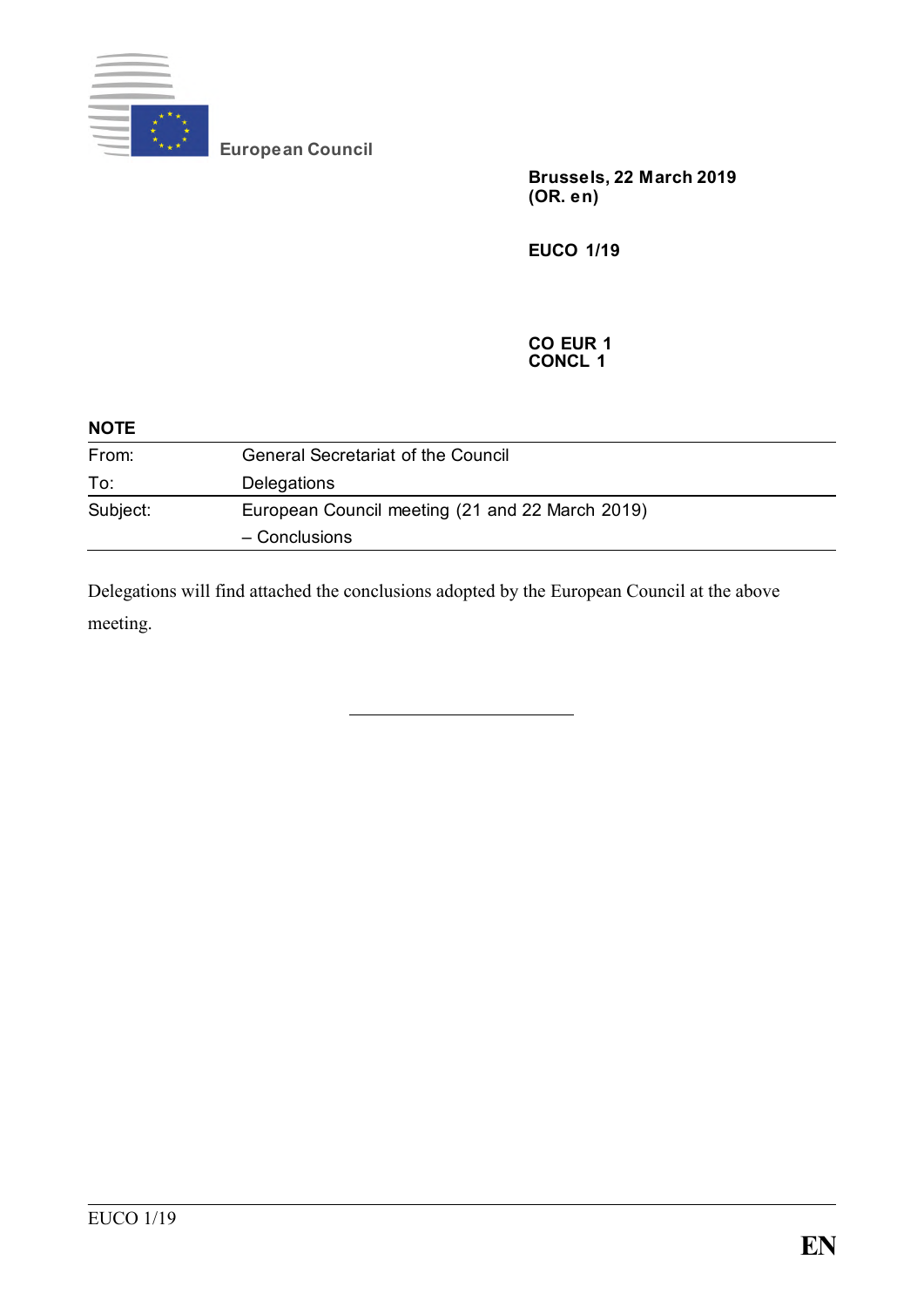## **I. JOBS, GROWTH AND COMPETITIVENESS**

- 1. The European Council held an exchange of views on the current economic situation. It endorses the policy priority areas of the Annual Growth Survey and invites Member States to reflect them in their forthcoming National Reform Programmes and Stability or Convergence Programmes, with the aim of fostering growth and jobs through investment and reforms. It also endorses the draft Council recommendation on the economic policy of the euro area.
- 2. A strong economic base is of key importance for Europe's prosperity and competitiveness, and for its role on the global stage. This should be achieved through an integrated approach addressing the current and emerging global, technological, security and sustainability challenges, and connecting all relevant policies and dimensions: the Economic and Monetary Union which should be deepened, the Single Market in all its dimensions, as a cornerstone of the Union's growth; an assertive industrial policy allowing the EU to remain an industrial power; a forward-looking digital policy, fit for an age of digital transformation and the rise of the data economy; and an ambitious and robust trade policy ensuring fair competition, reciprocity and mutual benefits. Due regard should be paid to an improved business environment for SMEs, skills development and the social dimension.
- 3. To that end, the European Council calls for action by the EU and its Member States along the following lines:
	- the Single Market should be further deepened and strengthened, with particular emphasis on the development of a service economy and on mainstreaming digital services; remaining unjustified barriers must be removed, building on the Commission Communication of November 2018, and no new ones created. Further steps should be taken to deepen the Capital Markets Union and the Energy Union, and to ensure fair and effective taxation. The Commission is invited to develop by March 2020, in close coordination with the Member States, a long-term action plan for better implementation and enforcement of Single Market rules;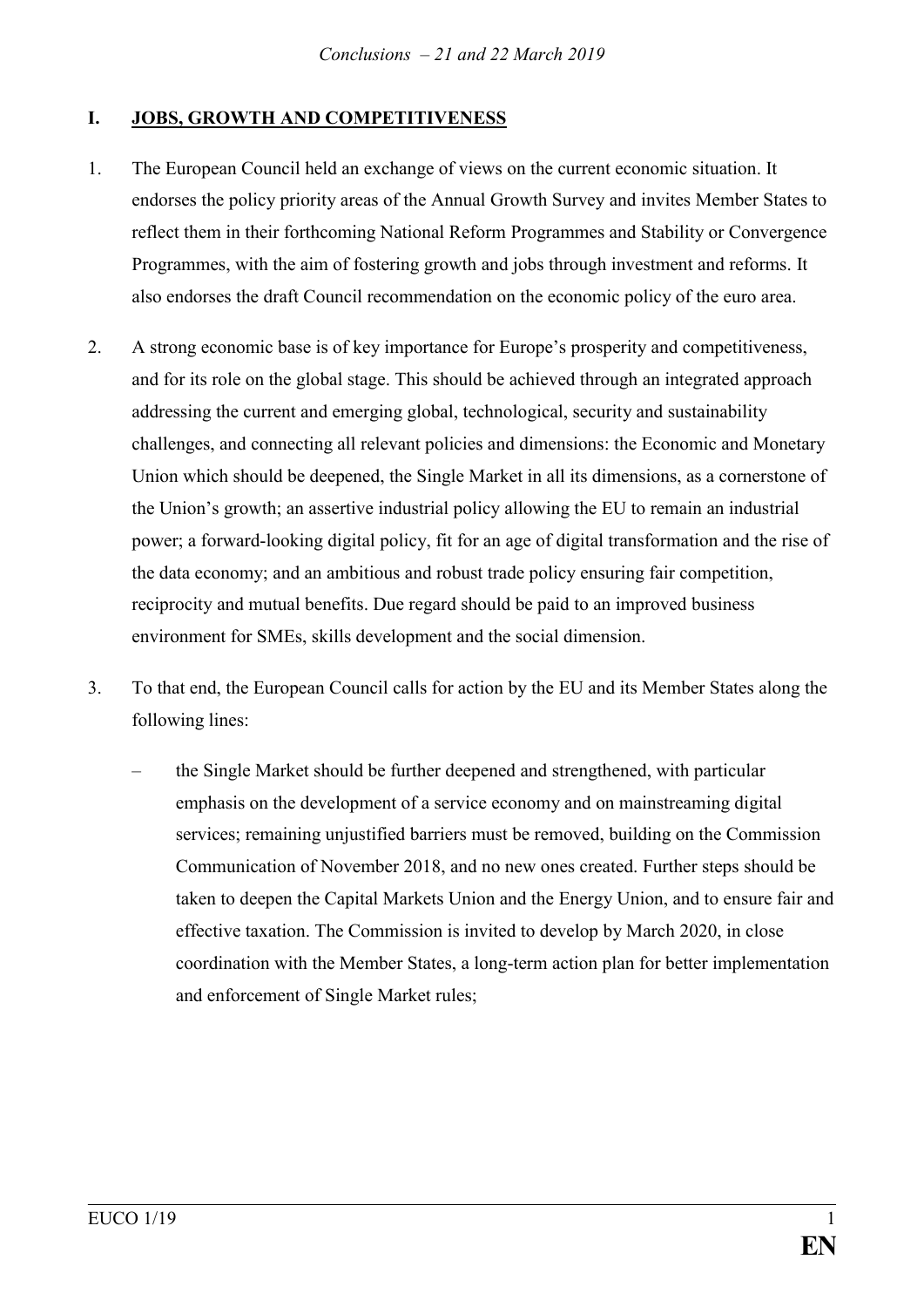### *Conclusions – 21 and 22 March 2019*

- in view of the importance of a globally integrated, sustainable and competitive industrial base, the Commission is invited to present, by the end of 2019, a long-term vision for the EU's industrial future, with concrete measures to implement it. It should address the challenges European industry faces, touching upon all relevant policy areas;
- the EU needs to go further in developing a competitive, secure, inclusive and ethical digital economy with world-class connectivity. Special emphasis should be placed on access to, sharing of and use of data, on data security and on Artificial Intelligence, in an environment of trust. The European Council looks forward to the Commission's recommendation on a concerted approach to the security of 5G networks;
- in order to remain globally competitive in key technologies and strategic value chains, the EU needs to encourage more risk-taking, and step up investment in research and innovation. Measures should be taken to further support the European Innovation Council and to facilitate the implementation of Important Projects of Common European Interest, while ensuring a level playing field, as well as a regulatory environment and state-aid framework that are conducive to innovation;
- fair competition should be ensured within the Single Market and globally, both to protect consumers and to foster economic growth and competitiveness, in line with the long-term strategic interests of the Union. We will continue to update our European competition framework to new technological and global market developments. The Commission intends to identify before the end of the year how to fill gaps in EU law in order to address fully the distortive effects of foreign state ownership and state-aid financing in the Single Market;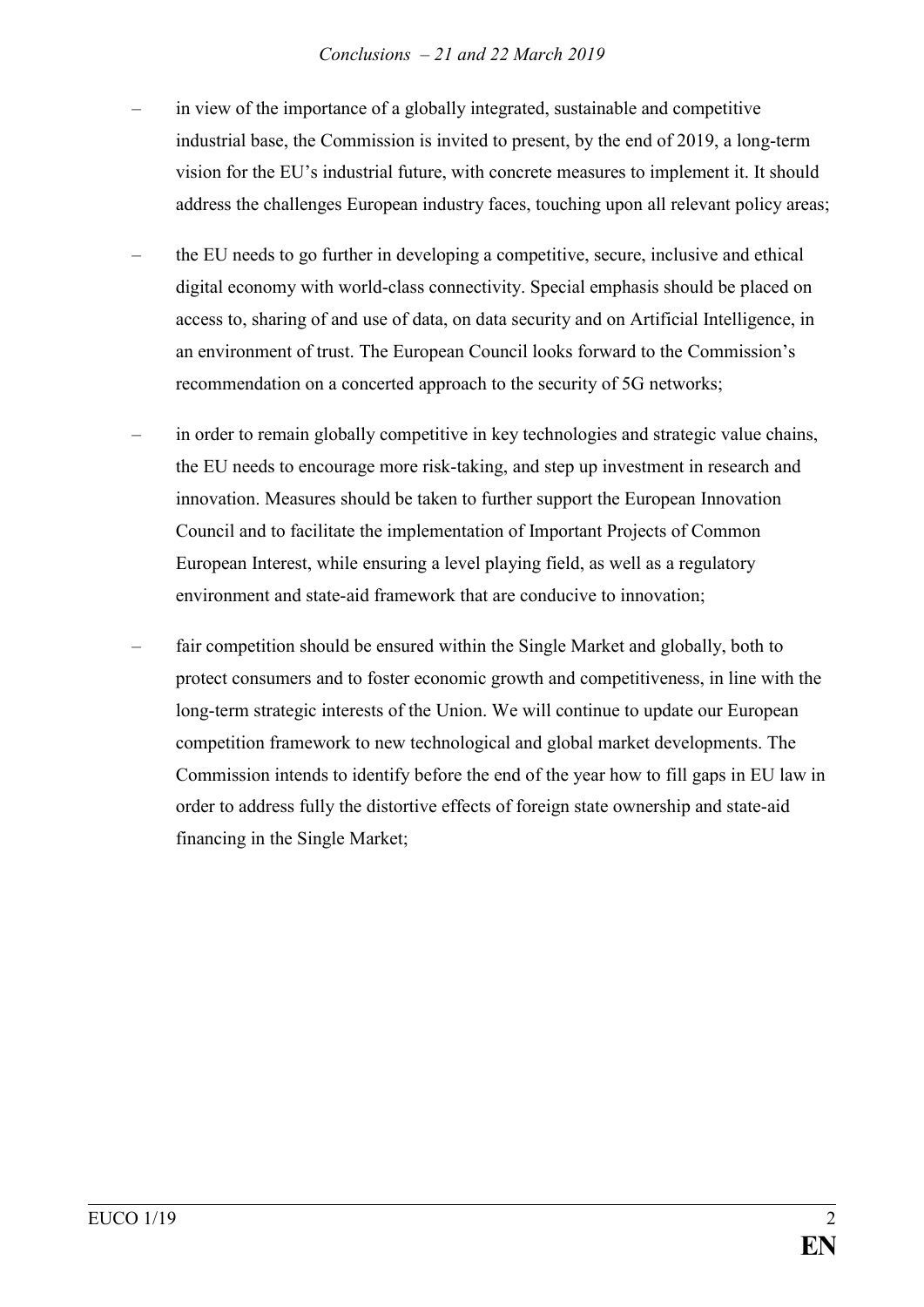### *Conclusions – 21 and 22 March 2019*

- the EU should continue to push for an ambitious and balanced free trade agenda through the conclusion of new Free Trade Agreements, promoting EU values and standards, and ensuring a level playing field. The European Council reaffirms its commitment to an open rules-based multilateral trading system with a modernised WTO at its core, and to resisting all forms of protectionism and distortions. The European Council calls for the necessary steps to be taken towards rapid implementation of all elements of the U.S.-EU Joint Statement of 25 July 2018;
- the EU must also safeguard its interests in the light of unfair practices of third countries, making full use of trade defence instruments and our public procurement rules, as well as ensuring effective reciprocity for public procurement with third countries. The European Council calls for resuming discussions on the EU's international procurement instrument;
- the new European foreign investment screening framework will enable Member States to address investments that threaten security or public order.
- 4. In March 2020 the European Council will hold an overall discussion on strengthening the economic base of the EU, on the basis of a comprehensive contribution by the Commission.

## **II. CLIMATE CHANGE**

- 5. The European Council:
	- reiterates its commitment to the Paris Agreement and recognises the need to step up the global efforts to tackle climate change in light of the latest available science, especially the IPCC Special Report on the impacts of global warming of 1.5°C above preindustrial levels;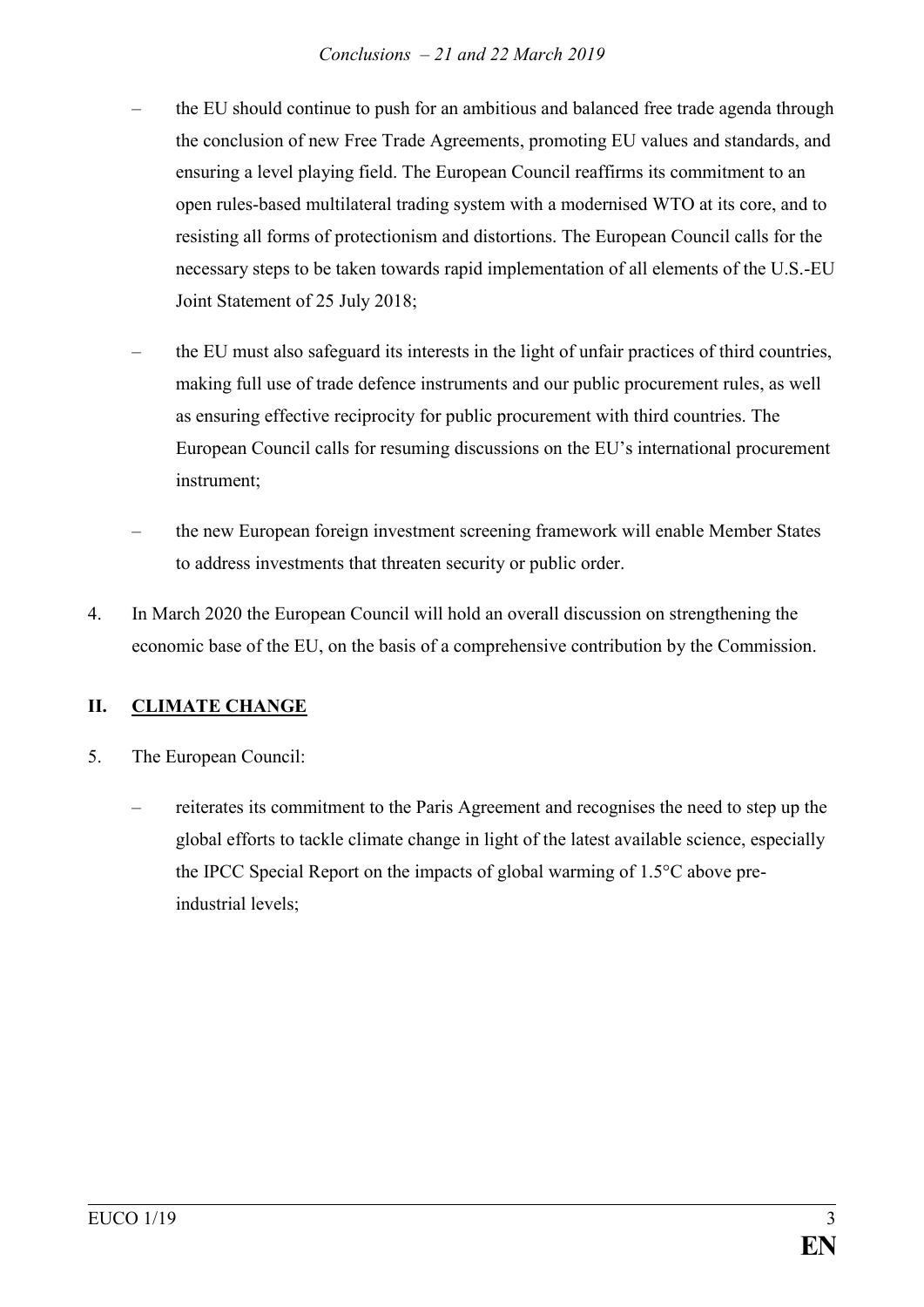- emphasises the importance of the EU submitting an ambitious long-term strategy by 2020 striving for climate neutrality in line with the Paris Agreement, while taking into account Member States' specificities and the competitiveness of European industry;
- calls for the timely finalisation of the national long-term strategies;
- recognises that the implementation of the Paris Agreement objective offers significant opportunities and potential for economic growth, new jobs and technological development and for strengthening European competitiveness, which must be reaped while ensuring a just and socially balanced transition for all;
- calls on the Council to intensify its work on a long-term climate strategy ahead of a further discussion in the European Council in June 2019.

# **III. EXTERNAL RELATIONS**

- 6. The European Council prepared the EU-China summit to be held on 9 April 2019. It exchanged views on overall relations with China in the global context.
- 7. Five years after the illegal annexation of Crimea and Sevastopol by Russia the EU remains resolute in its commitment to Ukraine's sovereignty and territorial integrity. The EU reiterates that it does not recognise and continues to condemn this violation of international law which remains a direct challenge to international security. The EU remains committed to implementing its non-recognition policy.
- 8. The European Council deeply regrets the loss of lives and the destruction in Mozambique, Malawi and Zimbabwe, caused by tropical cyclone Idai. The European Council welcomed the emergency response already provided by the European Union and its Member States, and expressed its readiness to continue supporting the concerned countries in providing urgent humanitarian relief assistance to the affected populations.